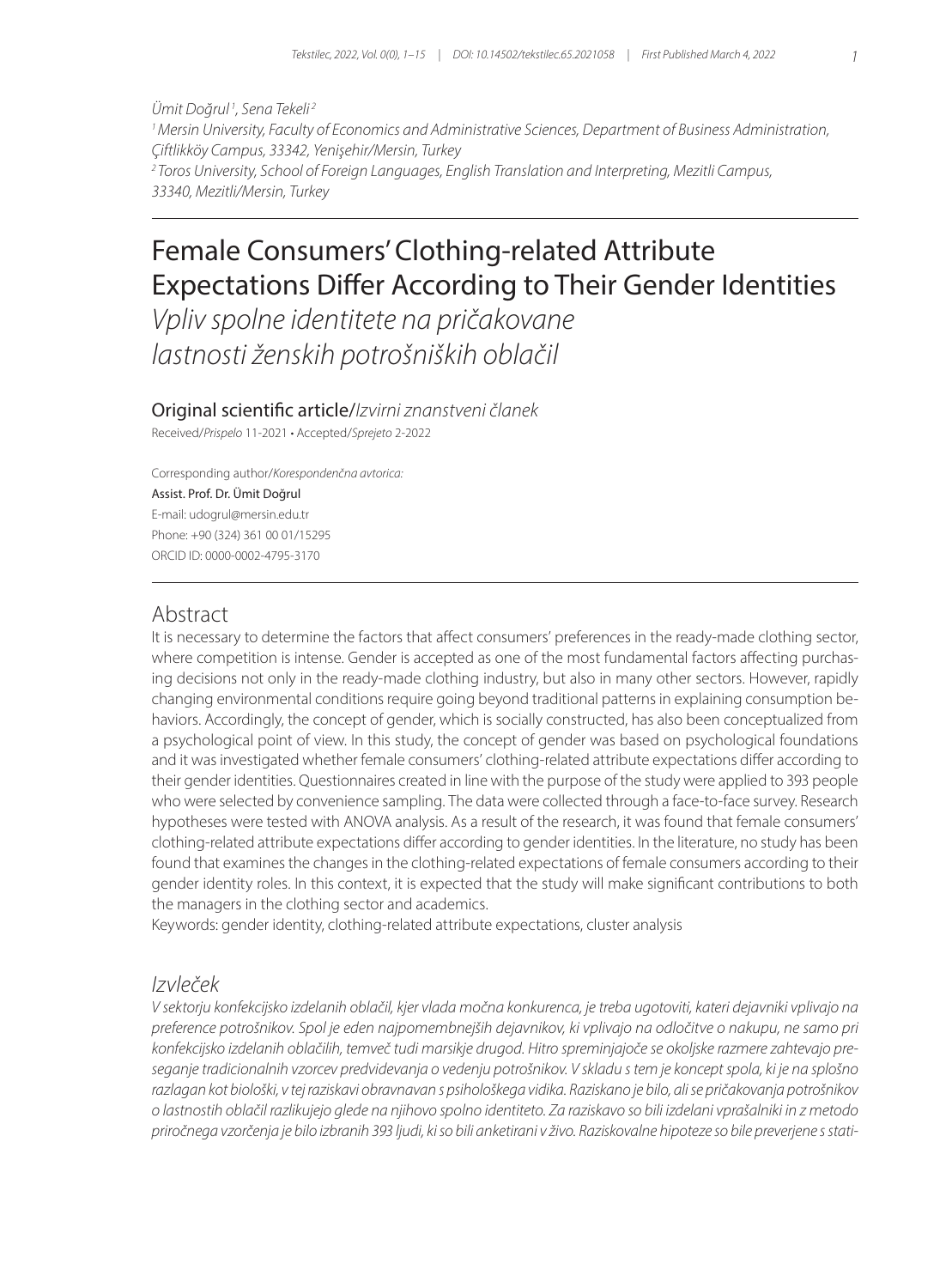*stično metodo ANOVA. Pokazalo se je, da se pričakovanja potrošnikov glede lastnosti oblačil razlikujejo glede na spolno identiteto. V literaturi ni bila najdena nobena raziskava o vplivu spolne identitete na spremenjena pričakovanja potrošnikov, povezanih z oblačili. S tega vidika je ta raziskava pomembna za menedžerje v sektorju oblačil kot raziskovalce. Ključne besede: spolna identiteta, pričakovanja glede atributov v zvezi z oblačili, klasterska analiza*

## 1 Introduction

Clothing indicates an individual's gender identity, ethnicity, and social class. Investigating clothing purchasing attitudes and behaviors is effective in understanding the consumption behaviors of both individuals and society [1]. Clothing, which is a necessity in the life of humans, is a buffer between individuals' sociological, psychological and economic structures and their physical structures. Features such as individuals' income, lifestyles and the way they express their own personalities, emotions, pleasures, dreams and wishes affective upon their clothing purchasing behavior [2]. One of the most important factors affecting consumers' clothing preferences is their gender. Çabuk and Köksal [3] argued that the concept of biological gender, which divides individuals into two different groups as male and female, does not provide sufficient data to explain consumer behavior.

When examining consumer behavior, it is necessary to determine gender identities that may cause women and men to behave in contrast to their traditional roles [4]. The concept of gender has evolved from biological gender (male and female) to gender identity that examines gender in many ways including biological, psychological and sociological gender roles. Today, changing perspectives and lifestyles depending on social and economic conditions have caused the differences between the roles of women and men to decrease gradually [5]. In other words, it causes women to try to gain a position in working life and men to share responsibilities such as housework and childcare [3]. These changes in social roles have led to the development of the gender identity concept [6]. In addition, it can be said that changes in this regard have effects on women's education, profession and clothing [5]. Recent studies indicate that gender identity is a changing concept and should be examined with dynamic groups in different contexts [7]. Clothing develops new identities, divides identities and displays identities. In other words, clothing is a concrete image of an individual's gender identity [8]. For this reason, it is expected that women's gender identity roles will have a significant impact on their clothing preferences. However, no study has been found in the literature that reveals the relationship between women's gender identities and their clothing preferences. In this respect, this study is important to reveal this relationship.

The aim of this study is to reveal how female consumers' clothing-related attribute expectations differ according to their gender identities. In this respect, first of all, the concepts constituting the conceptual framework of the study were discussed, the relevant literature was examined in accordance with the purpose of the study, and research hypotheses were developed associating them with the theoretical background. In the application part of the research, these hypotheses were tested, and the findings were evaluated.

## *1.1 Conceptual framework and research hypotheses*

#### *1.1.1 Gender identity*

Gender identity refers to the behaviors an individual uses to communicate their gender identity to the social world apart from themselves. An individual can communicate their gender identity both consciously and unconsciously. These ways can include many micro-decisions such as clothing, hair, makeup or speaking style. Gender identity is an individual's way of expressing themselves. It is not determined by genotypes or phenotypes and cannot be verified or confirmed by another person, but rather depends on an individual's inner self. However, individuals' gender identity can be affected by the expectations of the society in which they live [9]. Gender identity is individuals' acceptance of their feminine or masculine characteristics and defining themselves according to these characteristics [10, 11]. Gender Schema Theory and Multi-Factor Gender Identity Theory, which are effective in the psychology literature, contribute to the development of studies on consumer behavior [12]. The Gender Schema Theory, developed by Bem [13], opposes traditional approaches to biological gender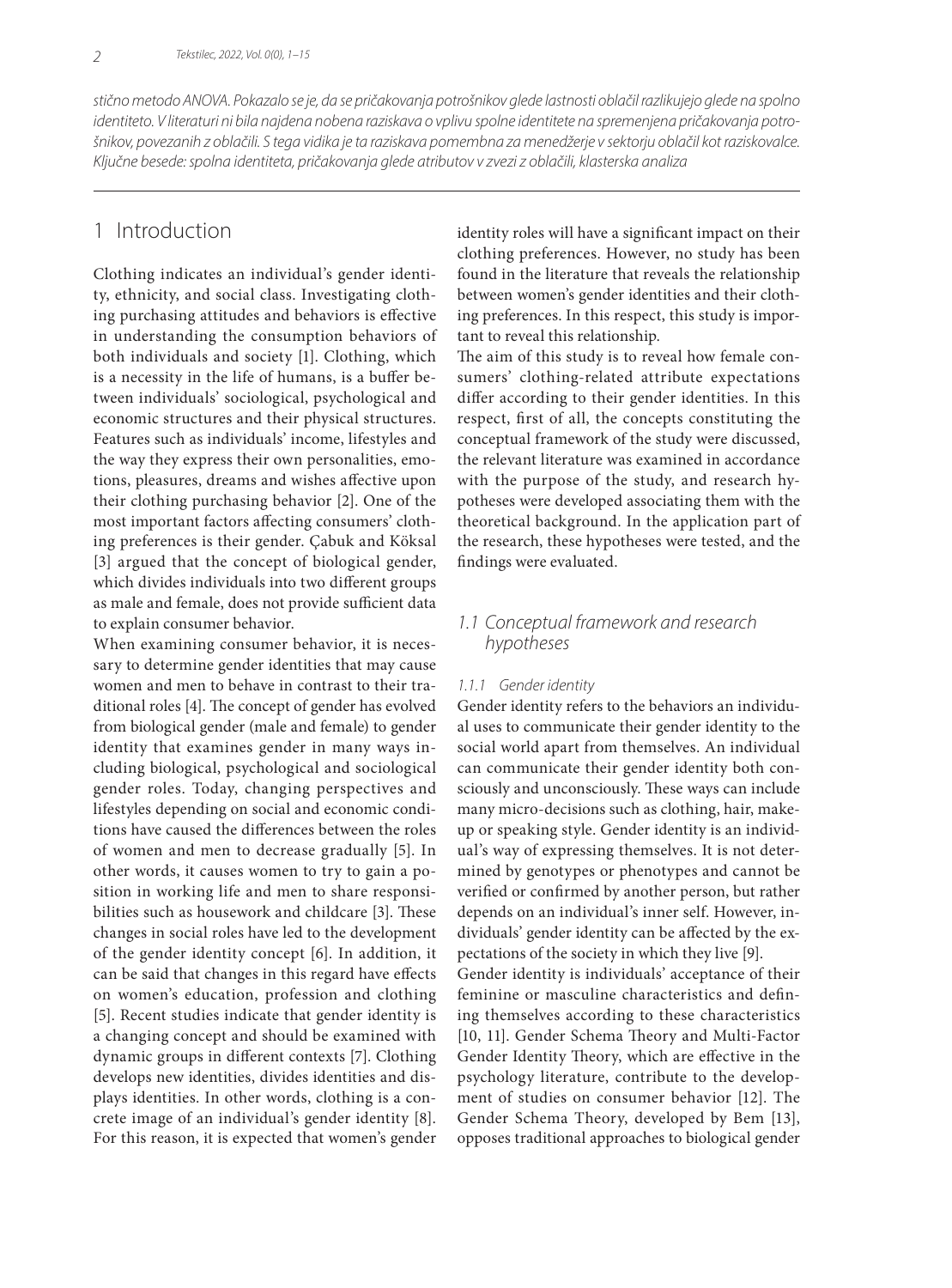differences in information processing. Individuals' gender identities are effective in information processing processes. A woman may behave more masculinely than a man, and a man may behave more femininely than a woman. The difference between men and women constitutes a basic organizing principle in any culture [10]. According to Leinback et al. [14], every society has its specific roles, language, behaviors, occupations and characteristics that are considered appropriate for men and women. Behavior patterns defined as masculine and feminine in a society are coded into an individual's gender identity schemes [15]. The development of schemas related to gender identity continues throughout life [16].

Unlike the Gender Schema Theory, the Multifactorial Gender Identity Theory developed by Spence requires the measurement of many different variables to determine gender identity. According to this theory, individuals' gender identities are determined by measuring factors such as gender role behaviors, personal characteristics and gender attitudes. If a single variable is measured, the applicability of that variable is limited [13]. In other words, individuals' gender identity is multifactorial and each factor has a different developmental history that varies from individual to individual, because these factors are affected by many variables that are not gender-based [17].

The Bem Gender Identity Inventory, used most frequently since 1979, was created based on the idea that individuals with a differentiated gender identity exhibit the standard gender behaviors that a society expects from men and women. According to this inventory, individuals can be divided into four different gender identity role groups as masculine, feminine, androgynous and undifferentiated [14].

Masculine gender identity is mostly rational and externally oriented. Being competitive, self-confident, adventurous, independent, logical, having the characteristics of a leader and accordingly being able to make easy decisions and not getting excited during crisis, being competent in working life, hiding one's emotions, not being influenced easily and being scientific, aggressive and objective are masculine characteristics. Feminine gender identity, on the other hand, is emotional and internally oriented. Being aware of their feelings, expressing their feelings easily, being talkative and using polite language, being kind and understanding, having high moral values, enjoying art and literature,

requiring high security and having regular habits are feminine characteristics [18]. The masculine personality structure is attributed to men, and the feminine personality structure is attributed to women. However, because gender identity is different from gender, there are women with masculine features as well as men with feminine features. While masculine women's purchasing decisions are similar to those of men, feminine men's decisions may be similar to feminine women's purchasing behavior. Therefore, the difference between gender and gender identity should be taken into account in consumption studies [1].

The concept of androgynous gender identity differs from the expressions reflecting traditional gender roles in a particular culture. Individuals with androgynous gender identity show both the most distinctive features considered masculine and the most typical features considered feminine[13]. Individuals with the fourth gender identity, expressed as undifferentiated, reflect both masculine and feminine characteristics at the lowest level [19]. In conclusion, individuals possessing high feminine features but low masculine features are 'feminine'; individuals possessing high masculine features but low feminine features are 'masculine'; those who have both masculine and feminine features at a high level close to each other are classified as 'androgynous' and those who have both masculine and feminine features at a low level are classified as 'undifferentiated' [13].

Similar to Bem [13], Yağcı and Ilarslan [4] found consumers are clustered into four different gender identity groups: masculine, feminine, androgynous and undifferentiated. In the study of Ye and Robertson [20], millennial consumers are clustered in two groups: feminine and masculine. Görmüş et al. [21] found that participants' gender identities were categorized as masculine, feminine, undifferentiated and androgynous. Unlike others, Neale et al. [11] found that consumers' gender identities are divided into three categories – masculine, feminine and androgynous. Kilicer et al. [1] found that consumers were divided into three groups: androgynous, undifferentiated and feminine in terms of gender identity, through the study conducted with an aim of examining consumers' gift purchase behavior. Yurttakalan and Gelibolu [22] examined generation Z consumers' online purchasing behaviors and determined participants' gender identities to be feminine, masculine and androgynous. Based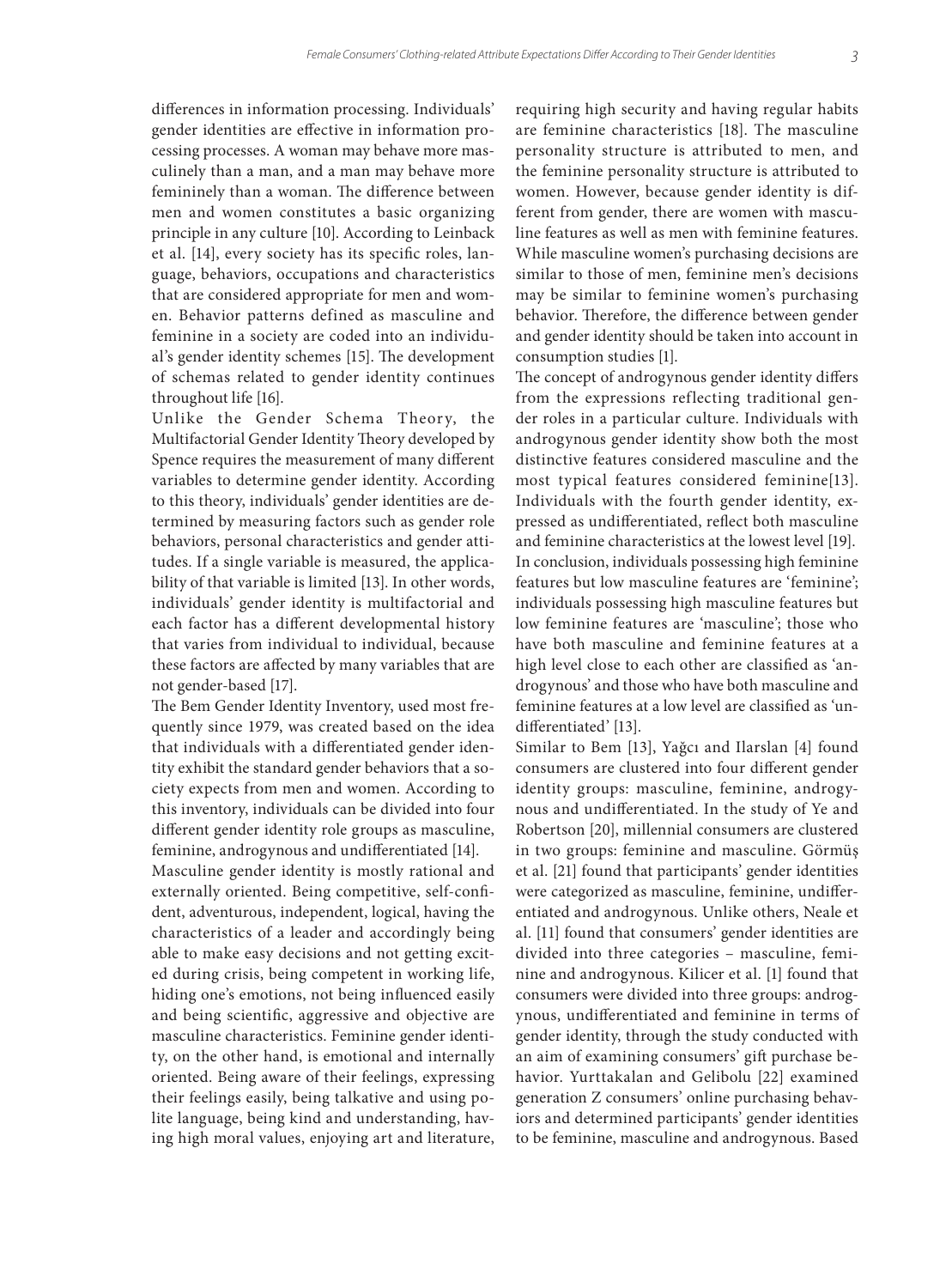on this conceptual information in the literature, we predicted that female consumers' gender identities are different and hypothesis 1 was developed. Hypothesis 1(H<sub>1</sub>): Female consumers' gender identities differ from each other.

#### *1.1.2 The relation between gender identity and clothing-related attribute expectations*

Clothing, which is a necessity of human existence in society, is an important consumption tool that provides information about the individual's personal qualities, roles and socio-economic status [2, 23]. According to Morris [24], clothes carry non-verbal cues and a person's dress says a lot about that person. In other words, clothes often reflect a person's sense of self-confidence, personality, education, general character, past experiences, and socioeconomic status [25]. This indicates that clothing has a huge impact on social interaction and managing impression [26].

According to Crane [27], there is a significant relationship between clothing and an individual's identity, because clothing not only reflects an individual's own visual symbolic image but is also a way of expressing themselves in the social and cultural environment in which they live. Clothing reflects the conformity of an individual's identity to society, as well as their difference from others. According to Entwistle [28], clothing contributes to how societies and cultures develop and maintain what is typical, traditional and standard, or usual.

In other words, clothing has historically been used in societies and cultures as a way to maintain existing norms as well as creating them. Clothing is not only a personal choice, but also a means to distinguish between the individual's identity and the socio-cultural world in which they live. One of the ways individuals socialize and develop identity is through clothing.

Guy and Banim [29] conducted qualitative research on how women feel about clothing, how clothing represents their identity, and which factors are effective in their clothing decisions. They argued that female consumers' identities are an affective factor on their clothing preferences and in eliminating their indecision. Goodman et al. [8] argued that clothing is an indicator of gender identity and they focused on the importance of clothing in the development of women's gender identity, revealing that clothing preferences contribute to the formation and preservation of identities. Aiken [30] found that there is a significant relationship between female consumers' gender identities and their clothing purchase decisions. It was also found that female consumers' reasons to buy clothes are design, comfort, interest, harmony and economy, and these reasons differ according to gender identity. Kaya [31] argued that clothing preferences, which are an important indicator of gender and social status, are effective in protecting or destroying symbolic boundaries, and differ according to consumers' gender identities [31].

| Attribute     | Definition                                                                                                           |
|---------------|----------------------------------------------------------------------------------------------------------------------|
| Conformity    | It refers to dressing similarly to others in social and business life.                                               |
| Individuality | It refers to the clothing qualities that distinguish an individual from others.                                      |
| Modesty       | It refers to clothing qualities that are not noticed by others.                                                      |
| Exhibitionism | It refers to the clothing qualities that attract other individuals' attention.                                       |
| Femininity    | It refers to the use of clothes characterized by curvy lines, details in design and a soft appearance.               |
| Masculinity   | It refers to the use of clothes characterized by straight lines, a special effect and a tough<br>appearance.         |
| Aestheticism  | It refers to clothes appealing to individuals' senses, especially visually.                                          |
| Functionalism | It refers to the use of clothes that reflects practical benefit, protection, durability and ease of care.            |
| Constancy     | It refers to a high degree of consistency in individuals' clothing preferences.                                      |
| Change        | It refers to individuals' desire of change, excitement and trying different things in their clothing<br>preferences. |
| Freedom       | It refers to the individual's preference for clothes that do not tighten their body but make them feel<br>free.      |
| Restraint     | It refers to the individual's preference of narrow and body-hugging clothes.                                         |

*Table 1: Clothing-related attribute expectations [23]*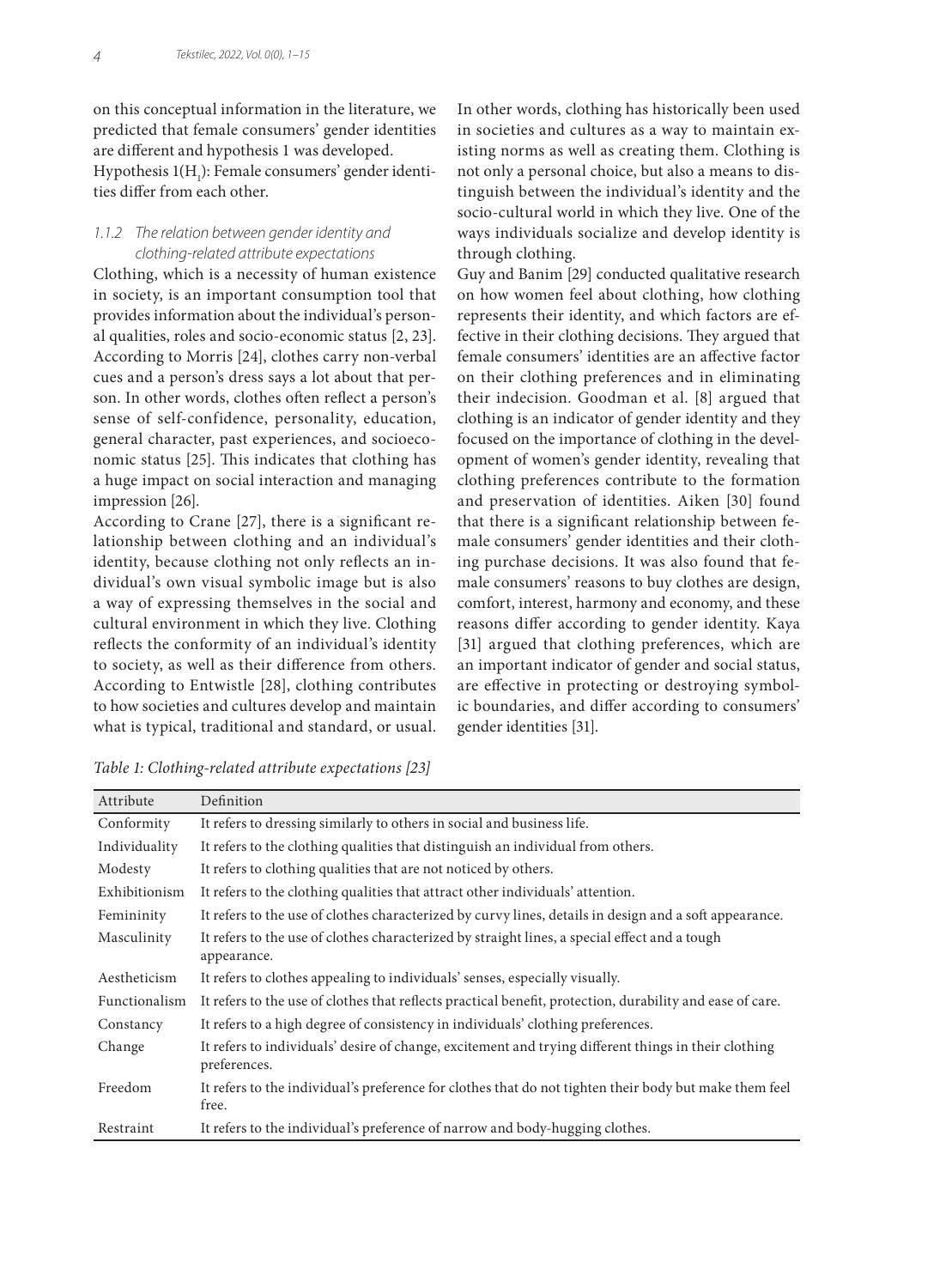When the literature was examined, it was determined that although there are studies which try to explain the relationship between gender identity and clothing preferences, there has not been any study conducted to directly determine the relationship between consumers' gender identity and clothing-related attribute expectations. Attributes effective in choosing clothes express the ways of thinking and behaviors that reflect an individual's views on clothing tendencies [23]. Karhooff [23] divided the attributes effective in consumers' clothing preferences into 12 dimensions. Table 1 includes the descriptions of each dimension. Based on this conceptual information, it is predicted that the attributes that affect female consumers' clothing preferences may differ according to their gender identities and hypothesis 2 was developed.

Hypothesis 2  $(H_2)$ : In women's clothing preferences, clothing-related attribute expectations differ according to gender identity.

- $H<sub>2a</sub>$ : In women's clothing preferences, conformity expectation differs according to gender identity.
- $H<sub>2b</sub>$ : In women's clothing preferences, individuality expectation differs according to gender identity.
- $H<sub>2</sub>$ : In women's clothing preferences, femininity expectation differs according to gender identity.
- $H<sub>2d</sub>$ : In women's clothing preferences, masculinity expectation differs according to gender identity.
- $H<sub>2</sub>$ : In women's clothing preferences, aestheticism expectation differs according to gender identity.
- $H_{2f}$ : In women's clothing preferences, functionalism expectation differs according to gender identity.
- $H_{2g}:$  In women's clothing preferences, constancy expectation differs according to gender identity.
- $H_{2h}$ : In women's clothing preferences, change expectation differs according to gender identity.
- $H<sub>2</sub>$ : In women's clothing preferences, freedom expectation differs according to gender identity.
- $H<sub>2</sub>$ : In women's clothing preferences, restraint expectation differs according to gender identity.

# 2 Methodology and results

#### *2.1 Sample and data collection tool*

The research population of the study consists of female consumers over the age of 17 in Turkey. Since it was not possible to reach the entire population, data were collected from 393 individuals using the convenience sampling method. Through face-toface surveys, the data were collected in March and April 2021.

The questionnaire applied to collect the data consists of three parts. In the first part of the questionnaire, a 40-item (20 feminine-20 masculine) scale was provided to determine female consumers' gender identities. The scale was developed by Bem [32] and adapted to Turkish society by Dökmen [33]. In the second part of the questionnaire, the scale prepared by Karhooff [23] was provided to determine female consumers' clothing-related attribute expectations. A 5-point Likert scale was used in both scales. (1: Strongly disagree, 5: Strongly agree). In the third part of the questionnaire, questions were included to determine the participants' demographic characteristics.

#### *2.2 Factor and cluster analysis to determine female consumers' gender identity roles*

In the study, factor analysis with varimax rotation was applied to the Bem gender role inventory consisting of 40 statements in order to determine the factor structures related to gender identity. First, the results of the Kaiser-Meyer-Olkin (KMO) test were checked to evaluate the suitability of the variable set for factor analysis and the results of the Bartlett sphericity test was checked to test the suitability of the model. The KMO measurement value is 0.946 (Table 2). The Bartlett Sphericity test chi-square value ( $\chi$ <sub>2</sub> = 11175,667; df = 780, p < .001) is statistically significant. Considering both results, the data set adequacy for exploratory factor analysis was determined [34]. In this study, considering the number of samples, it was ensured that the lower limit of item factor loads was 0.50 [35]. Two expressions (feminine, loyal) that did not meet this criterion were excluded from the scale. According to the results of the factor analysis, eight factors with an eigenvalue of at least 1 and explaining 69.477% of the variation in the items were determined. Each factor was evaluated to examine the compatibility of the resulting factor structures with the structures in the original scale and with the literature. Considering the dimensions of the original scale, the  $5<sup>th</sup>$ ,  $6<sup>th</sup>$  and 7th factors, which consist of two expressions, consist of one masculine expression and one feminine expression. Therefore, these factors were considered to be insignificant. In addition, the 8th factor was not included in the study because it consisted of only one expression. Therefore, the statements in the 5th, 6th, 7th, and 8th factors were excluded from the study.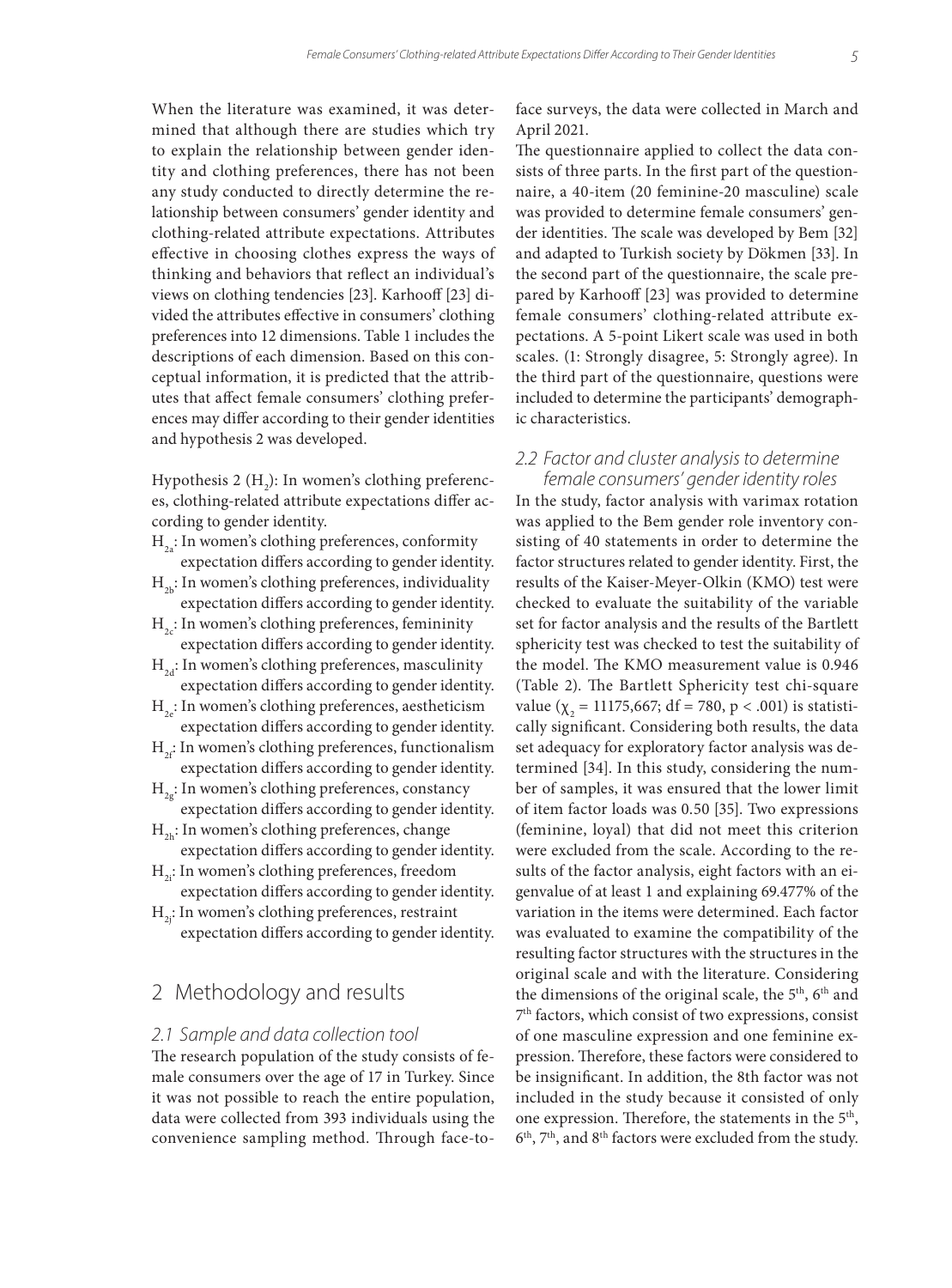All the expressions in the 1st factor that emerged as a result of the analysis are included in the feminine characteristics in the original scale. In factor 4, only the expressions "generous" and "responsible to my family" are included in the masculinity dimension in the original scale. However, these two expressions can be considered related to the other expressions in the 4th factor. Therefore, the 1st and 4th factors have the characteristics of feminine identity and the 1st factor was named as "feminine\_1" and the 4th factor as "feminine\_2". All the expressions in the 2nd and 3rd factors are under the masculinity dimension in the original scale. The second factor was named "masculine\_1", the third factor was named "masculine\_2". Four factors to be used in determining gender identities explain 56.60% of the variance. When the cronbach's α values of the determined factors are examined, it is seen that it is between 0.837 and 0.912 (Table 2).

Confirmatory factor analysis was applied to test the construct validity of the four-factor structure obtained as a result of the explanatory factor analysis of the gender identity role scale. In order to test the acceptability of the model as a whole, the goodness of fit values were examined and it was determined that all goodness of fit criteria of the model were good and within acceptable limits  $(\chi^2/df = 2.04;$ RMSEA = 0.052; SRMR = 0.034; GFI = 0.87; NNFI = 0.99; NFI =  $0.98$ ; IFI =  $0.99$ ; CFI = 0.99). Therefore, when the confirmatory factor analysis results are considered, it is seen that all items in the measurement model are compatible with the model [36]. The construct validity of the confirmatory factor analysis alone is insufficient to show the validity of the scales in the measurement model. The construct validity of the measurement model should also be tested with confirmatory factor analysis. The construct validity was evaluated in this study by testing it with convergent validity and discriminant validity.

Table 3 shows that the composite reliability coefficients (CR) of the dimensions of the measurement model are above 0.70 and the average variance values explained (AVE) are above 0.50. Considering these values, it was determined that the scales used in the research had convergent validity and the first criterion of construct validity was met. To test the discriminant validity, which is another criterion to ensure construct validity, the square root of the mean variance explained by each factor and the correlation values between the factors were compared and it was determined that for each factor, the square root of the mean variance explained was higher than the correlation values between the dimensions. Construct validity was provided for all scales. After the construct validity of the measurement model was evaluated, the reliability of the scales was tested with the Cronbach's Alpha reliability coefficient. When the Cronbach's alpha values of each scale are examined, it is seen that it is between 0.912 and 0.948 (Table 3). Nunnally [37] stated that reliability coefficients above 0.7 are acceptable in social sciences. Accordingly, it can be said that the study scales have high reliability.

Cluster analysis was performed using four factors that Cluster analysis was performed using four factors that emerged as a result of factor analysis to determine the gender identities of the participants. The K-means algorithm is an algorithm that aims at collecting the observations with the closest values in the same cluster when the number of clusters is certain. Accordingly, hierarchical clustering and the K-means algorithm were used in this study because the number of clusters related to gender identity is certain [39]. As mentioned above, there are four clusters in the Bem Gender Identity Inventory: masculine, feminine, androgynous and undifferentiated.

The number of participants in each of the clusters determined as a result of the analysis and the cluster averages are shown in Table 4. Table 4 depicts that the averages of both the feminine and the masculine dimensions of the participants in the first Cluster are high. For this reason, this cluster was named androgynous. The second cluster is a cluster in which the averages of the feminine dimensions are low and the averages of the masculine dimensions are high. In the fourth group, the means of the feminine dimensions were high; the means of the masculine dimensions are low. Thus, the second cluster has masculine characteristics and the fourth cluster has feminine characteristics. Finally, the third cluster is a cluster with low means of both feminine and masculine dimensions. Therefore, the participants of this cluster do not clearly have feminine and masculine identity characteristics. For this reason, the third cluster was named as the indifferent.

As a result of the clustering analysis, 101 of the female consumers participating in the study were in the androgynous cluster, 110 were the masculine cluster, 59 were in the undifferentiated cluster and 123 were in the feminine cluster. In addition, it was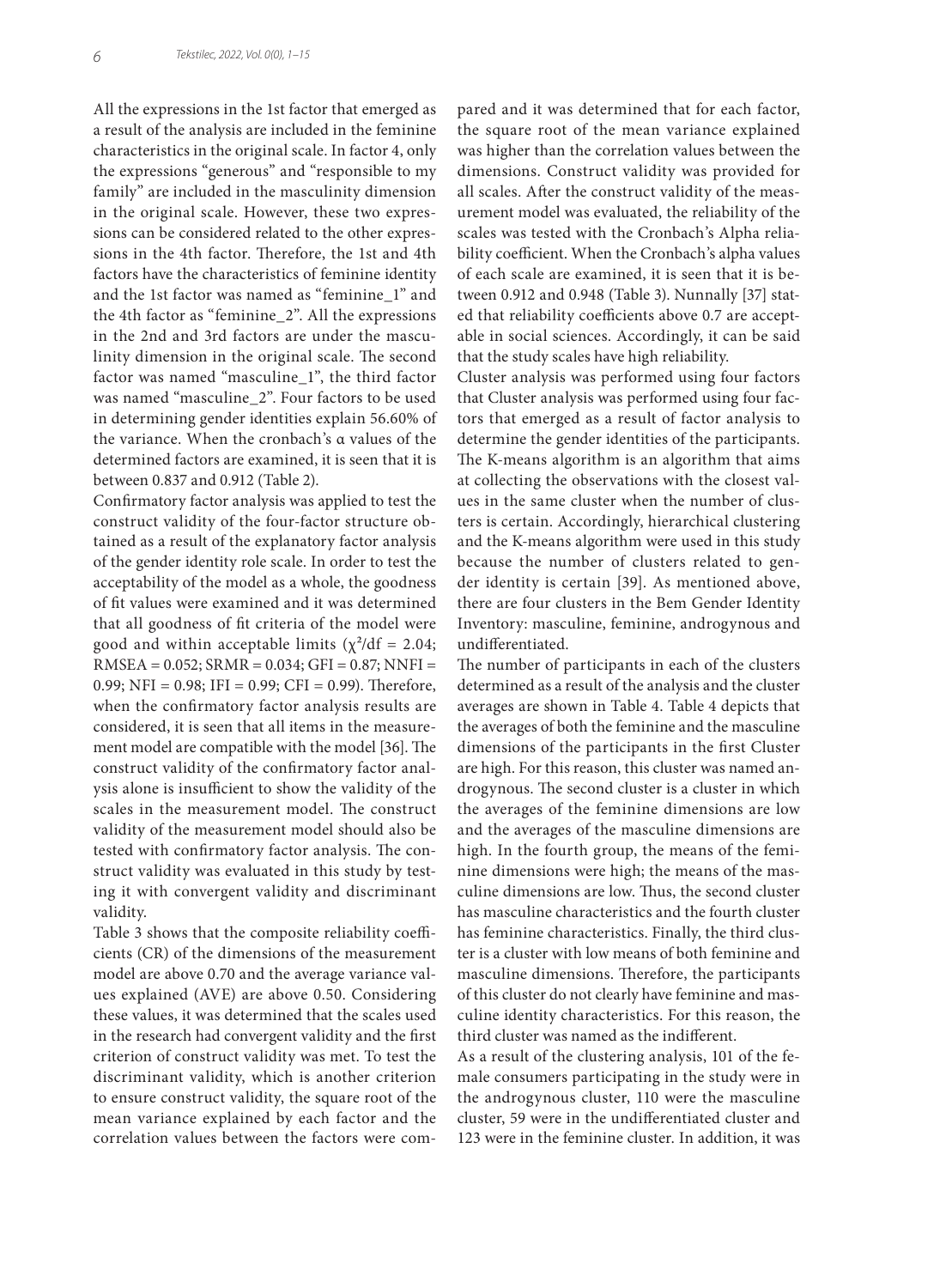| Items<br>$\mathbf{1}$<br>$\overline{2}$<br>5<br>7<br>$\overline{3}$<br>$\overline{\mathbf{4}}$<br>6<br>Soft spoken<br>0.865<br>Gentle<br>0.824<br>Tender<br>0.816<br>Loves children<br>0.800<br>Warm<br>0.798<br>Kind | 8     |
|-----------------------------------------------------------------------------------------------------------------------------------------------------------------------------------------------------------------------|-------|
|                                                                                                                                                                                                                       |       |
|                                                                                                                                                                                                                       |       |
|                                                                                                                                                                                                                       |       |
|                                                                                                                                                                                                                       |       |
|                                                                                                                                                                                                                       |       |
|                                                                                                                                                                                                                       |       |
| 0.779                                                                                                                                                                                                                 |       |
| Understanding<br>0.772                                                                                                                                                                                                |       |
| Emotional<br>0.768                                                                                                                                                                                                    |       |
| Does not use harsh language<br>0.745                                                                                                                                                                                  |       |
| Ambitious<br>0.783                                                                                                                                                                                                    |       |
| Sociable<br>0.769                                                                                                                                                                                                     |       |
| Analytical<br>0.756                                                                                                                                                                                                   |       |
| Assertive<br>0.754                                                                                                                                                                                                    |       |
| Authoritarian<br>0.753                                                                                                                                                                                                |       |
| 0.747<br>Prescriptive                                                                                                                                                                                                 |       |
| Willing to take risks<br>0.710                                                                                                                                                                                        |       |
| Act as a leader<br>0.641                                                                                                                                                                                              |       |
| Willing to take a stand<br>0.784                                                                                                                                                                                      |       |
| Keeping one's word<br>0.769                                                                                                                                                                                           |       |
| Self-reliant<br>0.768                                                                                                                                                                                                 |       |
| Defends own belief<br>0.765                                                                                                                                                                                           |       |
| Strong personality<br>0.737                                                                                                                                                                                           |       |
| Dominant<br>0.707                                                                                                                                                                                                     |       |
| Forceful<br>0.694                                                                                                                                                                                                     |       |
| Sensitive to the needs of others<br>0.768                                                                                                                                                                             |       |
| Responsible to my family<br>0.761                                                                                                                                                                                     |       |
| Devoted<br>0.758                                                                                                                                                                                                      |       |
| Eager to soothe hurt feelings<br>0.745                                                                                                                                                                                |       |
| 0.734<br>Generous                                                                                                                                                                                                     |       |
| 0.726<br>Compassionate                                                                                                                                                                                                |       |
| Heartwarming<br>0.706                                                                                                                                                                                                 |       |
| Masculine<br>0.708                                                                                                                                                                                                    |       |
| Impassive<br>0.596                                                                                                                                                                                                    |       |
| Serious<br>0.674                                                                                                                                                                                                      |       |
| Yielding<br>0.580                                                                                                                                                                                                     |       |
| Aggressive<br>0.725                                                                                                                                                                                                   |       |
| Shy<br>0.700                                                                                                                                                                                                          |       |
| Honest                                                                                                                                                                                                                | 0.805 |
| Feminine<br>$0.382*$                                                                                                                                                                                                  |       |
| $0.349*$<br>Loyal                                                                                                                                                                                                     |       |
| Eigenvalue<br>12.522<br>7.304<br>1.712<br>1.658<br>1.297<br>1.223<br>1.063                                                                                                                                            | 1.012 |
| Variance explained<br>3.208<br>18.741<br>14.084<br>12.048<br>11.727<br>3.471<br>3.138                                                                                                                                 | 3.059 |
| Total variance<br>69.477                                                                                                                                                                                              |       |
| Keiser-Meyer-Olkin (KMO)<br>0.946                                                                                                                                                                                     |       |
| Barlett's Test of Sphericity<br>11175.667                                                                                                                                                                             |       |
| df<br>780                                                                                                                                                                                                             |       |
| Sig. (value)<br>0.000                                                                                                                                                                                                 |       |
| * Factor loads below 0.5 [35] were excluded from the analysis.                                                                                                                                                        |       |

*Table 2: Exploratory factor analysis (gender identity role scale)*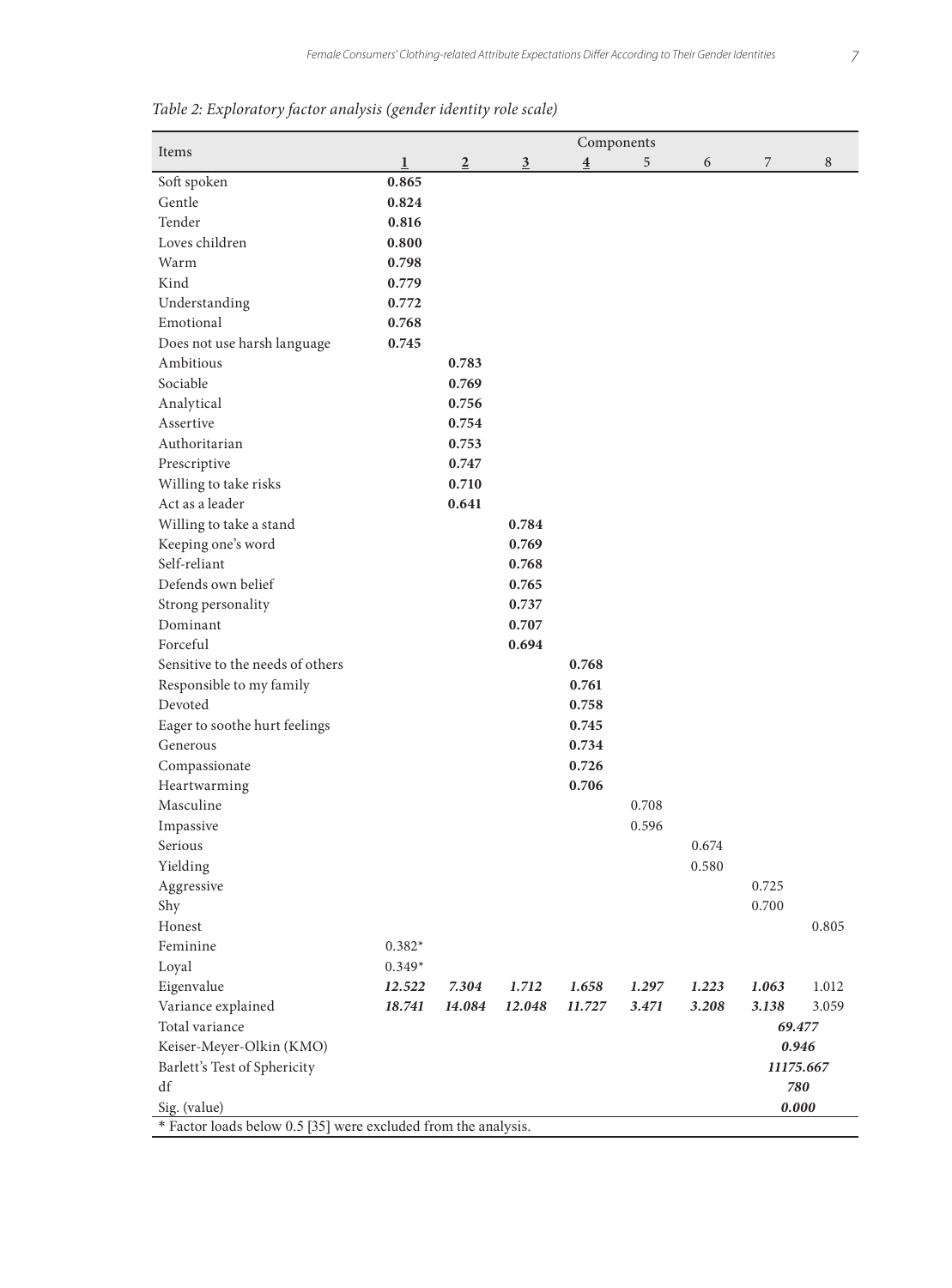|                  | $\alpha$ | <b>CR</b> | VE    | <b>Corelation Between Structures</b> |          |       | $(AVE)^{1/2}$ |
|------------------|----------|-----------|-------|--------------------------------------|----------|-------|---------------|
|                  |          |           |       | $\left(1\right)$                     | (2)      | (3)   |               |
| Feminine $1(1)$  | 0.948    | 0.952     | 0.689 |                                      |          |       | 0.830         |
| Feminine $2(2)$  | 0.920    | 0.917     | 0.615 | 0.646                                |          |       | 0.784         |
| Masculine $1(3)$ | 0.912    | 0.922     | 0.598 | $-0.188$                             | $-0.240$ |       | 0.773         |
| Masculine $2(4)$ | 0.937    | 0.935     | 0.673 | $-0.216$                             | $-0.260$ | 0.649 | 0.820         |

*Table 3: Reliability and validity analysis results (gender identity role scale)*

*Table 4: The number of participants and the cluster averages*

| Gender identity     | Cluster 1     | Cluster 2   | Cluster 3          | Cluster 4  | F       | Sig.  |
|---------------------|---------------|-------------|--------------------|------------|---------|-------|
| dimensions          | (androgynous) | (masculine) | (undifferentiated) | (feminine) |         |       |
| Feminine 1          | 3.99          | 2.03        | 2.10               | 4.03       | 123.134 | 0.000 |
| Feminine 2          | 4.03          | 1.88        | 1.69               | 4.25       | 176.653 | 0.000 |
| Masculine 1         | 3.40          | 3.71        | 2.01               | 1.91       | 87.651  | 0.000 |
| Masculine 2         | 3.82          | 4.21        | 1.77               | 1.76       | 168.951 | 0.000 |
| Number of cases (N) | 101           | 110         | 59                 | 123        |         |       |

determined by the ANOVA test that the four factors obtained through the factor analysis contributed to the differentiation of the four determined clusters  $(p < 0.01)$ .

### *2.3 Construct validity of the scale of female consumers' clothing-related attribute expectations*

Confirmatory factor analysis was conducted to test the construct validity of the scale of female consumers' clothing-related attribute expectations. In order to test the acceptability of the model as a whole, goodness of fit values were examined and it was determined that all goodness of fit criteria of the model were good and within acceptable limits  $(\chi^2/df = 1.96; RMSEA = 0.050; SRMR = 0.042;$  $GFI = 90$ ;  $AGFI = 0.85$ ;  $NNFI = 0.92$ ;  $NFI = 0.90$ ;  $IFI = 0.94$ ;  $CFI = 0.94$ ). Therefore, when the confirmatory factor analysis results are taken into account, it can be concluded that all items in the measurement model are compatible with the model. Table 5 shows that the CR coefficients of the dimensions of the measurement model are above 0.70 and the AVE values are above 0.50. Considering these values, it was determined that the scales used in the research had convergent validity and the first criterion of construct validity was met [36].

In order to test the discriminant validity, which is another criterion for construct validity, the square root of the mean variance explained by each factor and the correlation values between the factors were compared, and it was determined that the square root of the mean variance explained for each factor was higher than the correlation values between the dimensions (Table 6). Construct validity was provided for all scales.

After the construct validity of the measurement model was evaluated, the reliability of the scales was tested with the Cronbach's Alpha reliability coefficient. When the alpha values of the scales of the dimensions in the study were examined, it was seen that the values were higher than the recommended value of 0.70 [37].

## *2.4 Female consumers' clothing-related attribute expectations according to their gender identities*

A one-way analysis of variance (ANOVA) was applied to determine whether women's clothing-related attribute expectations differ according to their gender identities. According to one-way ANOVA analysis, in women's clothing preferences, change, functionalism, masculinity, femininity, restraint, aestheticism, conformity, and constancy attribute expectations of female consumers differ statistically according to their gender identities. It was determined that the expectation of individuality and the freedom attribute in women's clothing preferences did not show a statistically significant difference according to their gender identities. In line with these results, hypotheses  $H_{2a}$ ,  $H_{2c}$ ,  $H_{2d}$ ,  $H_{2e}$ ,  $H_{2f}$ ,  $H_{2g}$  $H_{2h}$  and  $H_{2i}$  were supported.  $H_{2h}$  and  $H_{2i}$  hypotheses were not supported (Table 7).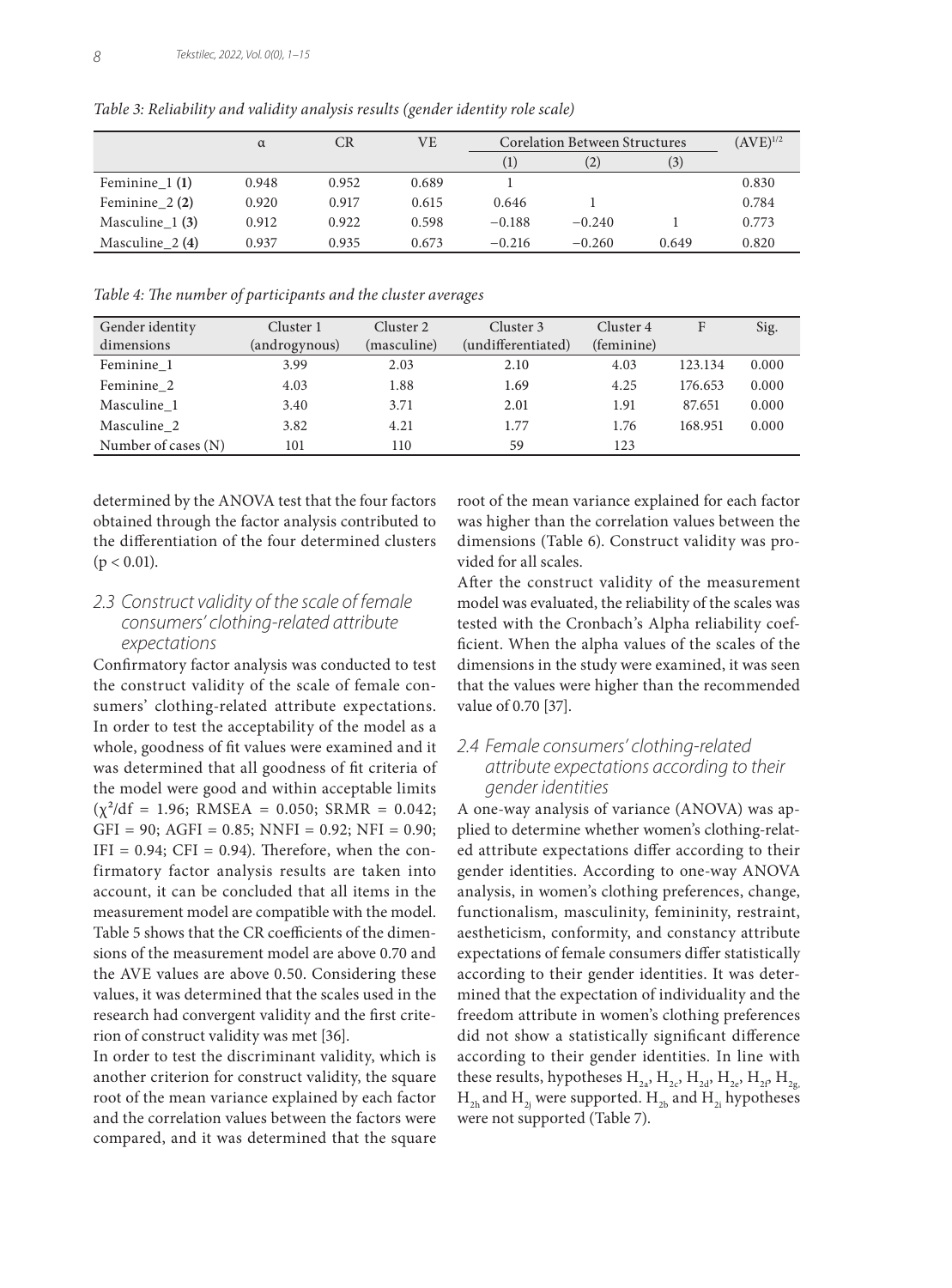*Table 5: Reliability and validity analysis results of the measurement model*

| Items                                                                                                     | β    |
|-----------------------------------------------------------------------------------------------------------|------|
| Change (CR: 0.908; AVE: 0.711; Cronbach's α: 0.907)                                                       |      |
| I like to try new styles.                                                                                 | 0.84 |
| I follow fashion.                                                                                         | 0.80 |
| I think that various styles of clothing add excitement to my life.                                        | 0.86 |
| I like to try different things about clothing.                                                            | 0.87 |
| Functualism (CR: 0.909; AVE: 0.71; Cronbach's α: 0.906)                                                   |      |
| When buying a coat for cold winter days. keeping warm is important to me.                                 | 0.82 |
| When purchasing clothes. the quality is important to me.                                                  | 0.84 |
| When buying clothes. I prefer healthy fabrics and products that will not harm me physically.              | 0.88 |
| When buying clothes. it is important to me that they can be used for a long time.                         | 0.84 |
| Masculinity (CR: 0.861; AVE: 0.675; Cronbach's α: 0.859)                                                  |      |
| I like to wear clothes made of sturdy. tightly woven materials.                                           | 0.76 |
| I prefer hard fabrics over soft fabrics.                                                                  | 0.85 |
| I prefer clothes that accentuate the shoulders.                                                           | 0.85 |
| Femininity (CR: 0.826; AVE: 0.616; Cronbach's α: 0.822)                                                   |      |
| I love floral print clothes.                                                                              | 0.78 |
| I like fancy dresses.                                                                                     | 0.89 |
| I prefer feminine clothes.                                                                                | 0.67 |
| Restraint (CR: 0.836; AVE: 0.633; Cronbach's α: 0.834)                                                    |      |
| I like that my clothes fit my body comfortably.                                                           | 0.76 |
| I like tight clothes. So I can feel them in my body.                                                      | 0.92 |
| I like tight-fitting clothes.                                                                             | 0.69 |
| Aestheticism (CR: 0.724; AVE: 0.487; Cronbach's α: 0.705)                                                 |      |
| I like to use various colors together when choosing clothes.                                              | 0.64 |
| When I look at old paintings or photographs. I am fascinated by the beauty of the clothes of that period. | 0.86 |
| Local clothes catch my attention.                                                                         | 0.53 |
| Individuality (CR: 0.838; AVE: 0.635; Cronbach's α: 0.835)                                                |      |
| I don't mind if my clothes are the same as what my friends wear.                                          | 0.69 |
| I never dress alike with my friends.                                                                      | 0.84 |
| It makes me uncomfortable to dress similarly to others in my group.                                       | 0.85 |
| Conformity (CR: 0.835; AVE: 0.563; Cronbach's α: 0.833)                                                   |      |
| My dressing style is similar to those around me.                                                          | 0.62 |
| To gain acceptance in a group. it is important to wear the right attire to comply with the group.         | 0.80 |
| In a business setting. a person should dress similarly to other employees.                                | 0.89 |
| When a new fashion trend emerges. I and my friends try it.                                                | 0.66 |
| Freedom (CR: 0.801; AVE: 0.573; Cronbach's α: 0.804)                                                      |      |
| When buying a dress. it is important for me to be able to move freely in it.                              | 0.72 |
| I like comfortable clothes that I feel like I'm not wearing them.                                         | 0.79 |
| I buy clothes that are comfortable and large enough to be able to move easily and freely.                 | 0.76 |
| Constancy (CR: 0.894; AVE: 0.679; Cronbach's α: 0.894)                                                    |      |
| I don't like constantly changing my hairstyle and color.                                                  | 0.76 |
| I can buy different colors of the clothes. style of which I like.                                         | 0.87 |
| Most of my clothes are in the same style.                                                                 | 0.86 |
| Over the years, I think I have developed a style of dressing.                                             | 0.80 |
| <sup>®</sup> Reverse code item                                                                            |      |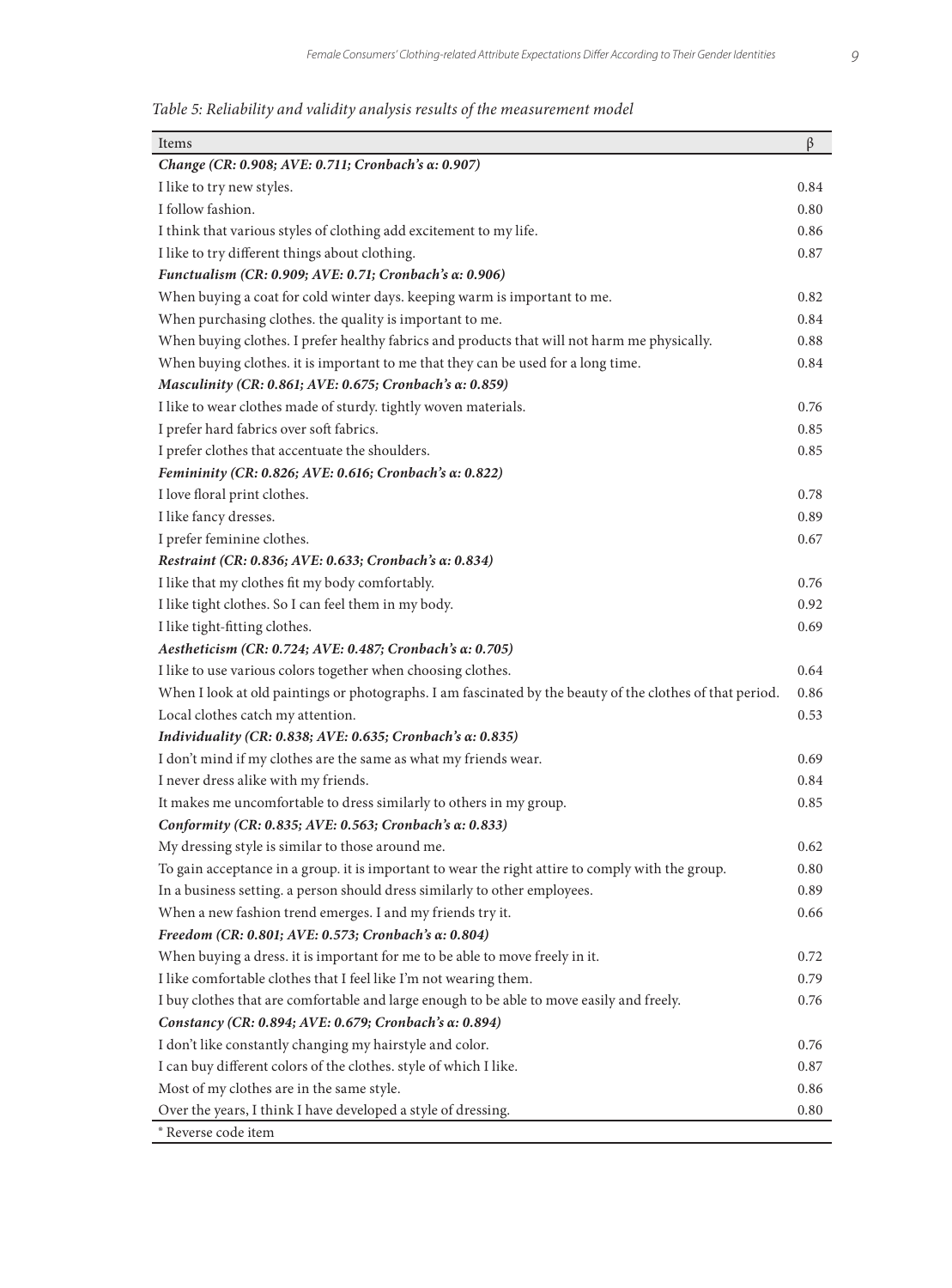|                   | $\left(1\right)$ | (2)      | (3)      | $\left( 4\right)$ | (5)      | (6)   | (7)      | (8)   | (9)      | $(AVE)^{1/2}$ |
|-------------------|------------------|----------|----------|-------------------|----------|-------|----------|-------|----------|---------------|
| Change $(1)$      |                  |          |          |                   |          |       |          |       |          | 0,843         |
| Functionalism (2) | 0.026            |          |          |                   |          |       |          |       |          | 0.842         |
| Masculinity (3)   | $-0.070$         | 0.061    |          |                   |          |       |          |       |          | 0.821         |
| Femininity (4)    | 0.155            | $-0.173$ | $-0.163$ | 1                 |          |       |          |       |          | 0.784         |
| Restraint (5)     | 0.182            | $-0.008$ | $-0.046$ | 0.092             |          |       |          |       |          | 0.795         |
| Aestheticism (6)  | 0.103            | 0.105    | 0.045    | 0.059             | 0.299    |       |          |       |          | 0.697         |
| Individuality (7) | 0.110            | $-0.085$ | 0.089    | 0.069             | 0.084    | 0.077 |          |       |          | 0.796         |
| Conformity $(8)$  | $-0.080$         | 0.088    | 0.192    | $-0.017$          | $-0.049$ | 0.064 | $-0.066$ | 1     |          | 0.750         |
| Freedom (9)       | 0.123            | 0.194    | $-0.068$ | $-0.024$          | 0.084    | 0.137 | $-0.128$ | 0.026 |          | 0.756         |
| Constancy $(10)$  | 0.003            | 0.213    | 0.122    | $-0.106$          | 0.007    | 0.076 | 0.022    | 0.197 | $-0.034$ | 0.824         |

*Table 6: Correlations between factors and discriminant validity*

*Table 7: Hypotheses testing (ANOVA analysis results)*

| Dependent     | df             | F-statistic | Sig. | Independent groups (Mean)                    | Mean       | Sig. |
|---------------|----------------|-------------|------|----------------------------------------------|------------|------|
| variable      |                |             |      |                                              | difference |      |
| Change        | $\mathfrak{Z}$ | 12.806*     | .000 | Androgynous (3.77) / Masculine (3.19)        | $0.579*$   | .001 |
|               |                |             |      | Androgynous (3.77) / Feminine (3.83)         | $-0.061$   | .974 |
|               |                |             |      | Androgynous (3.77) / Undifferentiated (3.03) | $0.734*$   | .000 |
|               |                |             |      | Masculine (3.19) / Feminine (3.83)           | $-0.640*$  | .000 |
|               |                |             |      | Masculine (3.19) / Undifferentiated (3.03)   | 0.155      | .806 |
|               |                |             |      | Feminine (3.83) / Undifferentiated (3.03)    | $0.795*$   | .000 |
| Functionalism | 3              | 12.807*     | .000 | Androgynous (3.79) / Masculine (3.96)        | $-0.169$   | .723 |
|               |                |             |      | Androgynous (3.79) / Feminine (3.15)         | $0.635*$   | .005 |
|               |                |             |      | Androgynous (3.79) / Undifferentiated (3.14) | $0.643*$   | .005 |
|               |                |             |      | Masculine (3.96) / Feminine (3.15)           | $0.804*$   | .000 |
|               |                |             |      | Masculine (3.96) / Undifferentiated (3.14)   | $0.813*$   | .000 |
|               |                |             |      | Feminine (3.15) / Undifferentiated (3.14)    | 0.008      | .999 |
| Masculinity   | 3              | 37.062*     | .000 | Androgynous (3.43) / Masculine (3.97)        | $-0.540*$  | .003 |
|               |                |             |      | Androgynous (3.43) / Feminine (2.70)         | $0.728*$   | .000 |
|               |                |             |      | Androgynous (3.43) / Undifferentiated (2.96) | $0.475**$  | .049 |
|               |                |             |      | Masculine (3.97) / Feminine (2.70)           | $1.268*$   | .000 |
|               |                |             |      | Masculine (3.97) / Undifferentiated (2.96)   | $1.015*$   | .000 |
|               |                |             |      | Feminine (2.70) / Undifferentiated (2.96)    | $-0.253$   | .484 |
| Femininity    | $\mathfrak{Z}$ | 24.506*     | .000 | Androgynous (3.50) / Masculine (2.80)        | $0.695*$   | .000 |
|               |                |             |      | Androgynous (3.50) / Feminine (3.96)         | $-0.459**$ | .012 |
|               |                |             |      | Androgynous (3.50) / Undifferentiated (2.94) | $0.555**$  | .013 |
|               |                |             |      | Masculine (2.80) / Feminine (3.96)           | $-1.155*$  | .000 |
|               |                |             |      | Masculine (2.80) / Undifferentiated (2.94)   | $-0.140$   | .862 |
|               |                |             |      | Feminine (3.96) / Undifferentiated (2.94)    | $1.015*$   | .000 |
| Restraint     | 3              | $2.926**$   | .038 | Androgynous (3.47) / Masculine (3.30)        | 0.166      | .636 |
|               |                |             |      | Androgynous (3.47) / Feminine (3.68)         | $-0.213$   | .402 |
|               |                |             |      | Androgynous (3.47) / Undifferentiated (3.58) | $-0.106$   | .919 |
|               |                |             |      | Masculine (3.30) / Feminine (3.68)           | $-0.379**$ | .024 |
|               |                |             |      | Masculine (3.30) / Undifferentiated (3.58)   | $-0.272$   | .345 |
|               |                |             |      | Feminine (3.68) / Undifferentiated (3.58)    | 0.106      | .912 |
| Aestheticism  | $\mathfrak{Z}$ | 5.708*      | .001 | Androgynous (3.97) / Masculine (3.58)        | $0.385*$   | .010 |
|               |                |             |      | Androgynous (3.97) / Feminine (3.52)         | $0.445*$   | .001 |
|               |                |             |      | Androgynous (3.97) / Undifferentiated (3.52) | $0.448**$  | .013 |
|               |                |             |      | Masculine (3.58) / Feminine (3.52)           | 0.059      | .958 |
|               |                |             |      | Masculine (3.58) / Undifferentiated (3.52)   | 0.062      | .973 |
|               |                |             |      | Feminine (3.52) / Undifferentiated (3.52)    | 0.003      | .999 |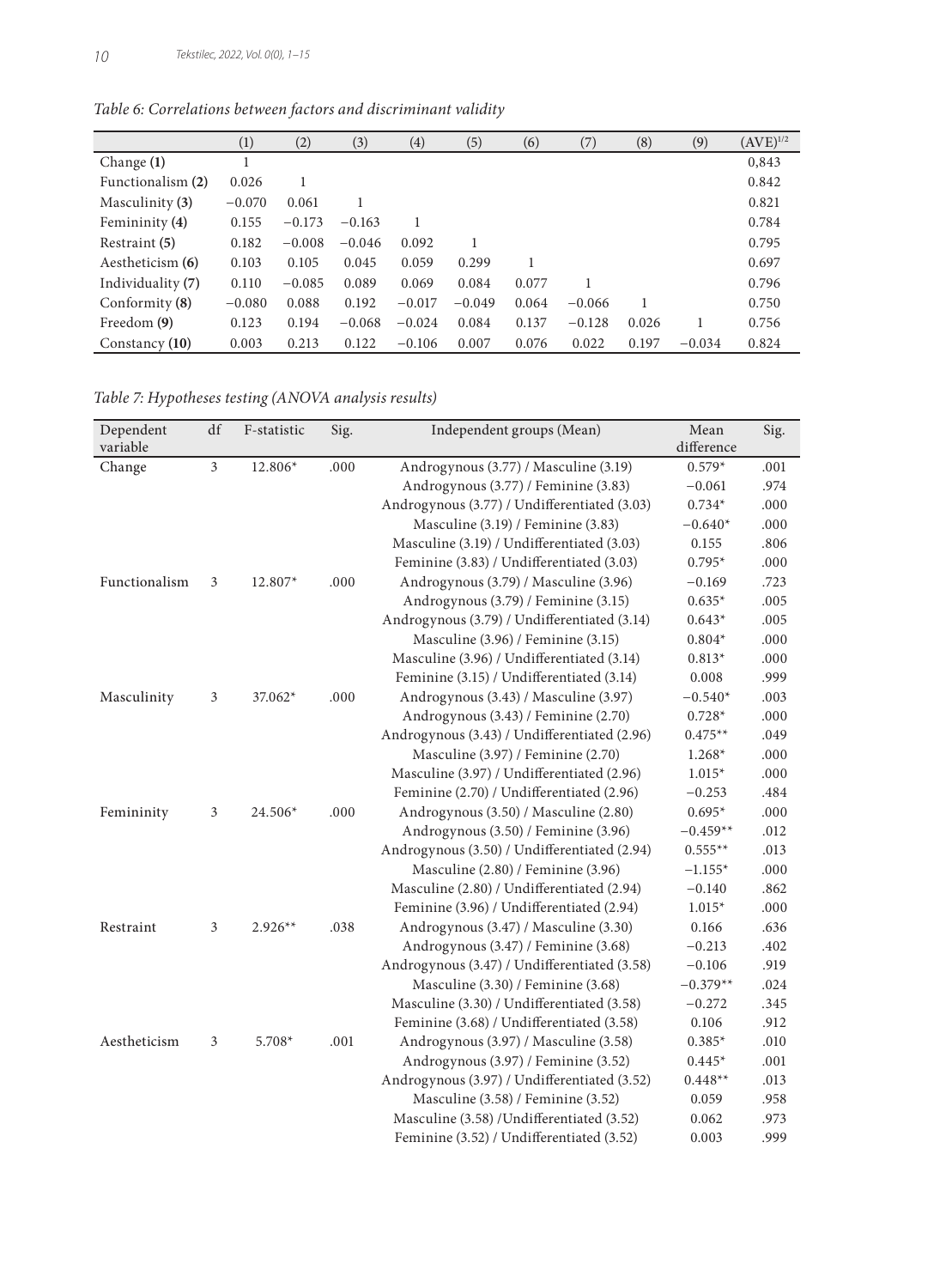| Dependent                                           | df | F-statistic             | Sig. | Independent groups (Mean)                    | Mean       | Sig. |
|-----------------------------------------------------|----|-------------------------|------|----------------------------------------------|------------|------|
| variable                                            |    |                         |      |                                              | difference |      |
| Individuality                                       | 3  | $1.035^{n.s.}$          | .377 | Androgynous (2.78) / Masculine (2.90)        | $-0.117$   | .889 |
|                                                     |    |                         |      | Androgynous (2.78) / Feminine (2.87)         | $-0.090$   | .941 |
|                                                     |    |                         |      | Androgynous (2.78) / Undifferentiated (2.58) | 0.194      | .748 |
|                                                     |    |                         |      | Masculine (2.90) / Feminine (2.87)           | 0.027      | .998 |
|                                                     |    |                         |      | Masculine (2.90) / Undifferentiated (2.58)   | 0.312      | .361 |
|                                                     |    |                         |      | Feminine (2.87) / Undifferentiated (2.58)    | 0.285      | .427 |
| Conformity                                          | 3  | 17.298*                 | .000 | Androgynous (3.19) / Masculine (3.57)        | $-0.384**$ | .032 |
|                                                     |    |                         |      | Androgynous (3.19) / Feminine (2.63)         | $0.556*$   | .000 |
|                                                     |    |                         |      | Androgynous (3.19) / Undifferentiated (2.96) | 0.231      | .507 |
|                                                     |    |                         |      | Masculine (3.57) / Feminine (2.63)           | $0.941*$   | .000 |
|                                                     |    |                         |      | Masculine (3.57) / Undifferentiated (2.96)   | $0.615*$   | .001 |
|                                                     |    |                         |      | Feminine (2.63) / Undifferentiated (2.96)    | $-0.325$   | .180 |
| Freedom                                             | 3  | $1.613$ <sup>n.s.</sup> | .186 | Androgynous (3.73) / Masculine (3.79)        | $-0.0051$  | .978 |
|                                                     |    |                         |      | Androgynous (3.73) / Feminine (3.99)         | $-0.255$   | .180 |
|                                                     |    |                         |      | Androgynous (3.73) / Undifferentiated (3.81) | $-0.074$   | .963 |
|                                                     |    |                         |      | Masculine (3.79) / Feminine (3.99)           | $-0.203$   | .350 |
|                                                     |    |                         |      | Masculine (3.79) / Undifferentiated (3.81)   | $-0.022$   | .999 |
|                                                     |    |                         |      | Feminine (3.99) / Undifferentiated (3.81)    | 0.181      | .616 |
| Constancy                                           | 3  | $17.448*$               | .000 | Androgynous (3.54) / Masculine (4.02)        | $-0.482*$  | .010 |
|                                                     |    |                         |      | Androgynous (3.54) / Feminine (3.17)         | 0.370      | .048 |
|                                                     |    |                         |      | Androgynous (3.54) / Undifferentiated (2.88) | $0.661*$   | .002 |
|                                                     |    |                         |      | Masculine (4.02) / Feminine (3.17)           | $0.852*$   | .000 |
|                                                     |    |                         |      | Masculine (4.02) / Undifferentiated (2.88)   | $1.143*$   | .000 |
|                                                     |    |                         |      | Feminine (3.17) / Undifferentiated (2.88)    | 0.291      | .357 |
| *p < 0.01; ** p < 0.05; n.s. > 0.05 (not supported) |    |                         |      |                                              |            |      |

In addition, the Tukey test was used to determine which sub-groups differed among these groups. The Tukey test results have shown that in clothing preferences, androgynous and feminine identities, placed more importance on change and femininity in comparison to masculine and undifferentiated identities. Functionalism and masculinity in clothing preference is higher in androgynous and masculine groups than feminine and undifferentiated ones. Restraint expectation is higher in feminine than in masculine groups. Androgynous identities also prefer aesthetic clothing more than other gender identities. Masculine and androgynous groups care more about the conformity of the clothes than the feminine and undifferentiated groups. Finally, masculine identities prefer constancy in their clothing preferences more than other gender identities.

## 3 Discussion

The results of the study are discussed in terms of four basic issues; socio-demographic characteristics of the sample, scales, hypotheses and limitations of the study.

The analysis of the socio-demographic characteristics of the sample showed that 46.1% of the sample were 17−29 years old, 20.9% were 30−39 years old, 13.7% were 40−49 years old, 19.3% of the sample were 50 and over. In addition, 6.1% of the sample had completed primary school-secondary school education, 27.2% were high school graduates, 9.7% had obtained an associate degree, 45.5% had an undergraduate degree and 11.5% were postgraduate education graduates.

In terms of scales, it was determined that construct validity was provided for both the Clothing-related Attribute Expectations scale and Bem Gender Identity scale. In the present study, two dimensions – modesty and exhibitionism- were excluded from the original Clothing-related Attribute Expectations scale because items of these dimensions were supposed to be inappropriate in terms of cultural and social aspects. The original Bem Gender Identity scale has two dimensions- masculine and feminine-, but in this study both of these dimensions were divided into two different dimensions. In other words, the gender identity scale consisted of four dimensions. They were named as Feminine\_1, Feminine\_2, Masculine\_1 and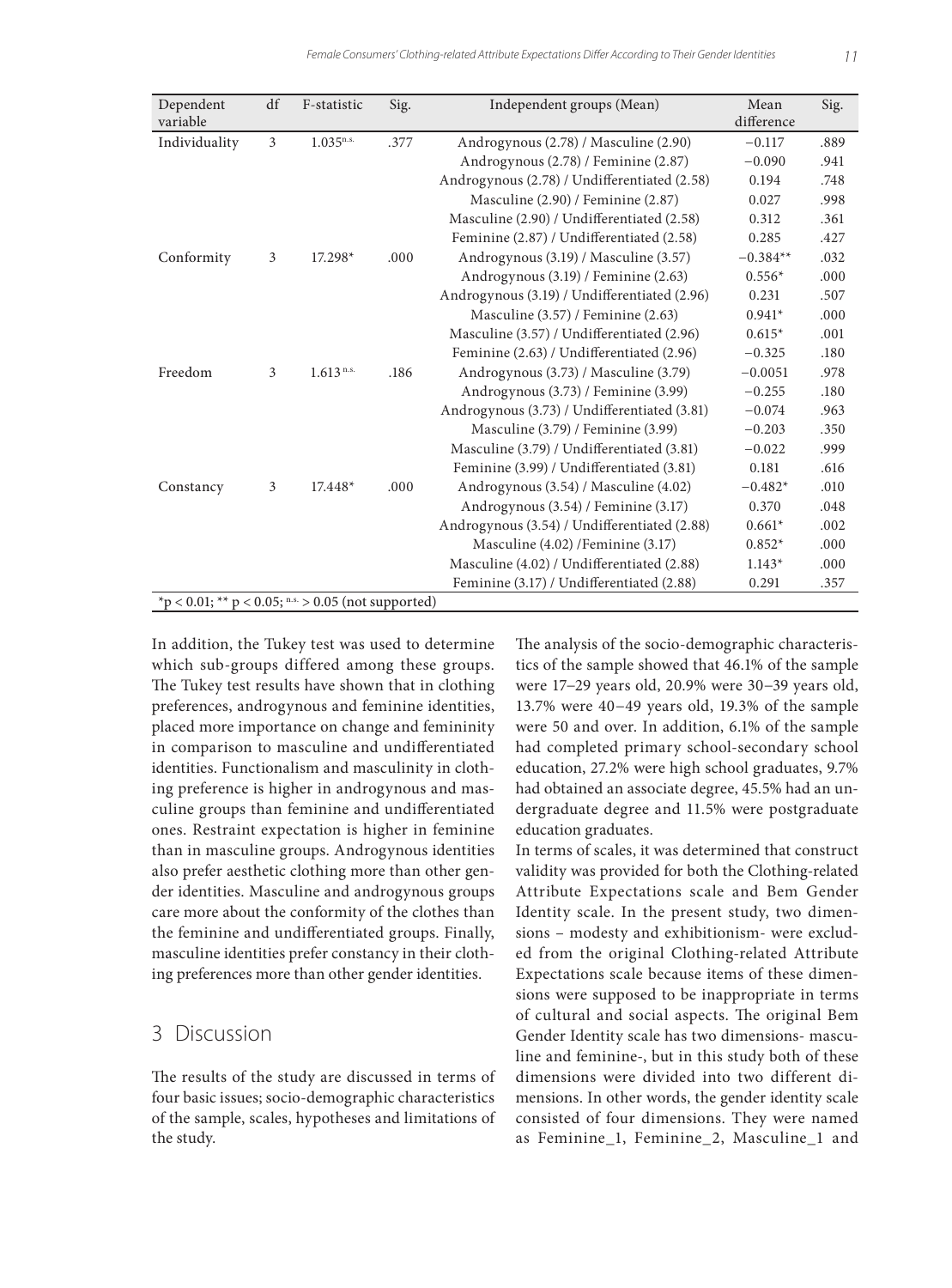Masculine\_2. The results of the analysis showed that both scales are reliable and valid. Thus, it can be concluded that both scales had measured what structures they intended to measure.

When participants' gender identities were examined, it was found that four different types of gender identity- masculine, feminine, undifferentiated, androgynous- existed as stated in the original Bem Gender Identity Inventory. This finding supported the previous studies [4, 13, 21]. Women with different gender identities have different kinds of clothing-related attribute expectations. Women's individuality and freedom expectation do not differ regarding their gender identities, but the other clothing-related attribute expectations (change, functionalism, masculinity, femininity, restraint, aestheticism, conformity, constancy) change according to gender identities. As stated in the conceptual framework and research hypotheses, all of these four gender identities exhibit different characteristics and clothing is a way of showing one's characteristics to the world. Thus, it can be said that each of these four gender identities choose their clothes considering their own clothing-related attribute expectations.

When comparing clothing-related attribute expectations, it can be concluded that aestheticism is an attribute expected mostly by androgynous consumers. Constancy in clothing is mostly preferred by masculine consumers. In other words, they do not prefer to change the style they wear. Restraint is an attribute expected by feminine consumers. In other words, they like to wear tight clothing. Conformity is a preferred attribute in the clothing preference of masculine and androgynous groups compared with feminine and undifferentiated consumers. Compared to masculine and undifferentiated consumers, androgynous and feminine consumers expect change and femininity when choosing clothing. Functionalism and masculinity is important for masculine and androgenous consumers more than feminine and undifferentiated ones. These results support the conclusion that clothing preferences change according to gender identities obtained via the studies conducted by Aiken [30], Guy and Benim [29], Goodman et al. [8] and Kaya [31]. In short, 9 of the 11 research hypotheses developed to examine the direct relation between the variables were supported, but two were not supported.

The main limitation of this study is that sample only consisted of female consumers. Male consumers might have different gender identities than female consumers and their clothing preferences and clothing-related attribute expectations might change based on their gender identities. Thus, future studies could investigate their behaviour and also compare female and male customers in terms of their gender identities and clothing preferences. The current study focuses on abstract clothing-related attributes such as conformity, constancy and individuality. Future studies could investigate whether physical clothing-related attributes such as fabric, color, pattern, texture, styling, care and workmanship differ according to consumers' gender identities. To expand the scope of the relationship between fashion and gender identity, the value of incorporating feminine features into menswear and masculine features into womenswear for consumers who are androgenous or undifferentiated could be identified by examining such clothing styles as unisex clothing. The moderating effect of gender identity between clothing-related attributes and variables such as willingness to buy, brand loyalty, and attitude towards a brand could be investigated. Another research area would be the importance of gender identity in consumer segmentation. Validation of scales could be provided through studies conducted in different cultural settings. This study is in the context of ready-made clothing, but consumers' gender identities could be examined in terms of other contexts such as tourism, food and electronic preferences.

The other limitation is the sampling method. The convenience sampling method was used to form the sample of the study, but instead of this method, the quota sampling method might be used based on the other demographic factors such as income, age, gender, education, since these are also effective in consumers' behavior.

# 4 Conclusion

The direct relation between the clothing-related attribute expectations and gender identities was investigated. First, female consumers' gender identities were determined as masculine, feminine, undifferentiated, androgynous. Then, the question of whether female consumers' clothing-related attribute expectations differ according to their gender identities was examined. It was found that women's clothing-related attribute expectations dif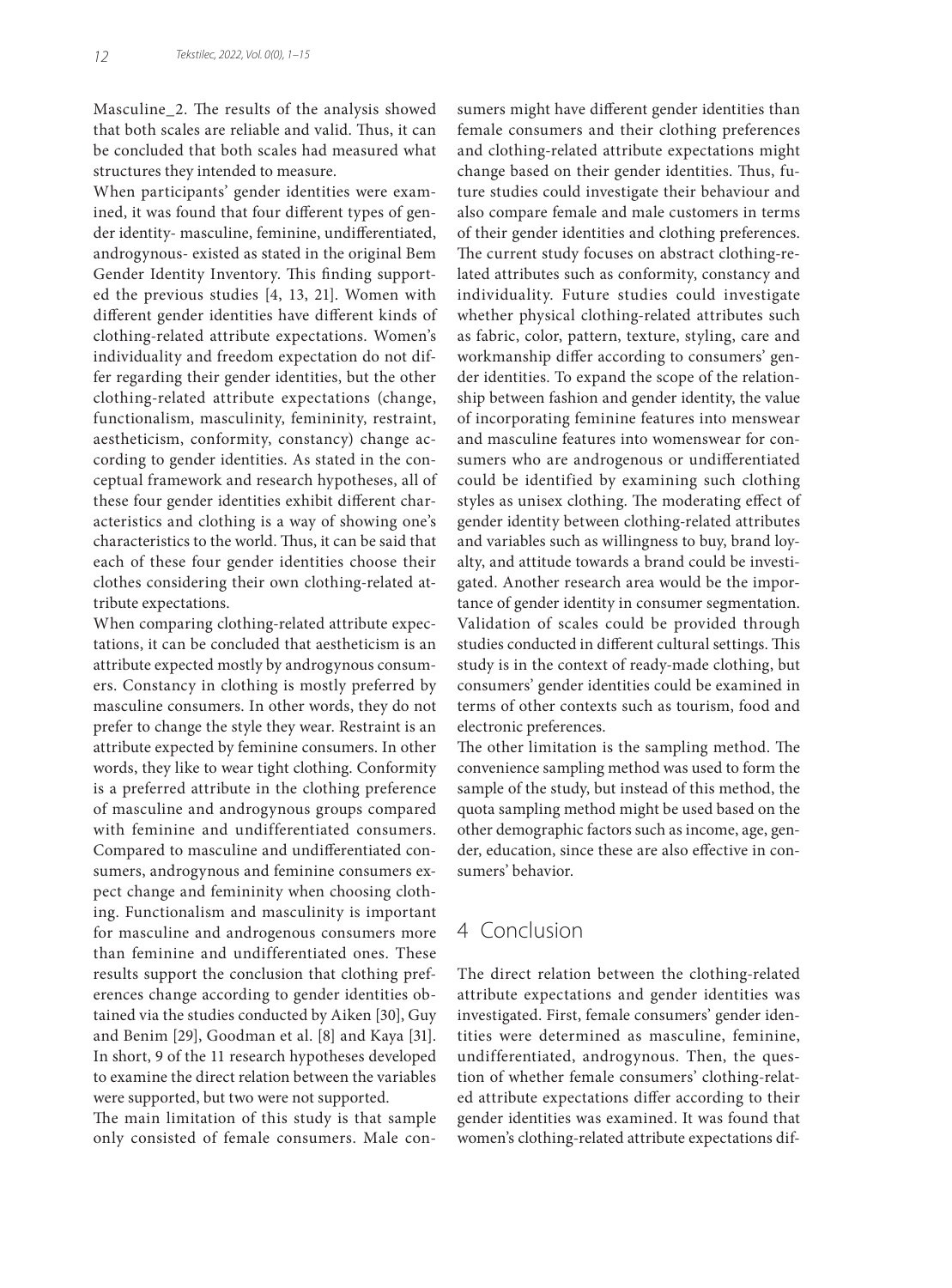fer according to their gender identities. Aside from individuality and freedom expectations, the other clothing-related attribute expectations (change, functionalism, masculinity, femininity, restraint, aestheticism, conformity, constancy) change in accordance to women's gender identities. Since no study has been found in this context, it is expected to contribute to the field both academically and managerially.

Firstly, the theoretical significance of this study lies in the variables examined. Although there are various studies in the ready-made clothing sector, they mostly investigate consumers' clothing preferences and their purchase decisions. The underlying clothing-related attribute expectations have not been investigated. The present study examined female consumers' clothing preferences in terms of clothing-related attribute expectations and gender identity. Since the main focus is whether clothing-related attribute expectations change in regards to gender identities, this study makes a major contribution to the marketing literature. Secondly, in the original Bem Gender Identity Inventory, there are two dimensions called masculine and feminine. But in this study both masculine and feminine characteristics are divided into two. Thus, gender-identity-items illustrate four dimensions. In this respect, the study contributes to the literature.

Biological gender is not the only a factor that affects people's attitudes, expectations and behavior, but gender identity is also effective in these aspects. Today, many clothing brands produce and sell clothing for men and women. In a life where there are so many differences, it is not enough to separate and define the concept of gender as male and female only. Clothing-related attribute expectations affecting clothing preferences vary according to gender identities. Thus, it can be said that unisex clothing, which emerged and became widespread in the 1960s, is a response to the individuals' clothing-related needs and wants arising from their differing gender identities. Today, although feminine style clothing maintains a secure place in women's clothing fashion as masculine style clothing does in men's clothing fashion, unisex clothing has become quite a fashion favorite. In this respect, understanding the importance of gender identity differences in clothing preferences will help clothing firms, brands and managers better understand consumers' gender identities and its effects on their behaviors. Understanding consumers' gender identities and its

effects on their behaviors can lead managers to develop innovative strategies attracting the consumers and to design and produce specific clothing for each gender identity. It can be said that consumers might feel precious and unique. Thus, brands or companies can motivate consumers and gain profits through increased sales. In short, this study provides managerial evidence.

## References

- 1. KILIÇER, T., BOYRAZ, E., TÜZEMEN, A. Kadın, erkek, ya da? Hediye satın alma davranışlarında cinsiyet kimliği rolünün etkisi. *Ege Akademik Bakış*, 2016, **16**(1), 121**–**133, https://hdl.handle. net/20.500.12881/10997.
- 2. ÇETIN, K. Satın alma davranışlarında kadınların giysi markası tercihlerini etkileyen faktörler. *Uluslararası Turizm, Işletme, Ekonomi Dergisi*, 2018, **2**(2), 354**–**366, https://dergipark.org.tr/en/ download/article-file/619435.
- 3. ÇABUK, S., KÖKSAL A.S. Psikografik bir pazar bölümlendirme değişkeni olarak cinsiyet kimliği: Tüketim araştırmalarında cinsiyet kimliği kavramının incelenmesi. *Çukurova Üniversitesi Sosyal Bilimler Enstitüsü Dergisi*, 2013, **22**(2), 27**–**40 https://dergipark.org.tr/en/pub/cusosbil/ issue/4393/60444.
- 4. YAĞCI, M.I., ILARSLAN, N. Reklamların ve cinsiyet kimliği rolünün tüketicilerin satın alma davranışları üzerindeki etkisi. *Doğuş Üniversitesi Dergisi*, 2010, **11**(1), 138**–**155, doi: 10.31671/ dogus.2019.183.
- 5. TOSUN, N.B. Reklam aracı olarak kadın. *Kadın Çalışmaları Dergisi*, 2006, **1**(1), 88**–**93.
- 6. YENIÇERI, T., ÖZAL, H. Tüketici karar verme tarzlarının cinsiyet kimliğine göre incelenmesi. *Pazarlama ve Pazarlama Araştırmaları Dergisi*, 2016, **9**(18), 135**–**168.
- 7. YE L., BOSE M., PELTON L.E. *How gender identity affects consumer behavior: Overview and future research: an abstract.* In *Finding New Ways to Engage and Satisfy Global Customers. AMSWMC 2018. Developments in Marketing Science: Proceedings of the Academy of Marketing Science*. Edited by P. Rossi and N. Krey. Springer, Cham, 2019, doi: 10.1007/978-3-030-02568-7\_111.
- 8. GOODMAN, J., KNOTTS, G., JACKSON, J. Doing dress and the construction of wom-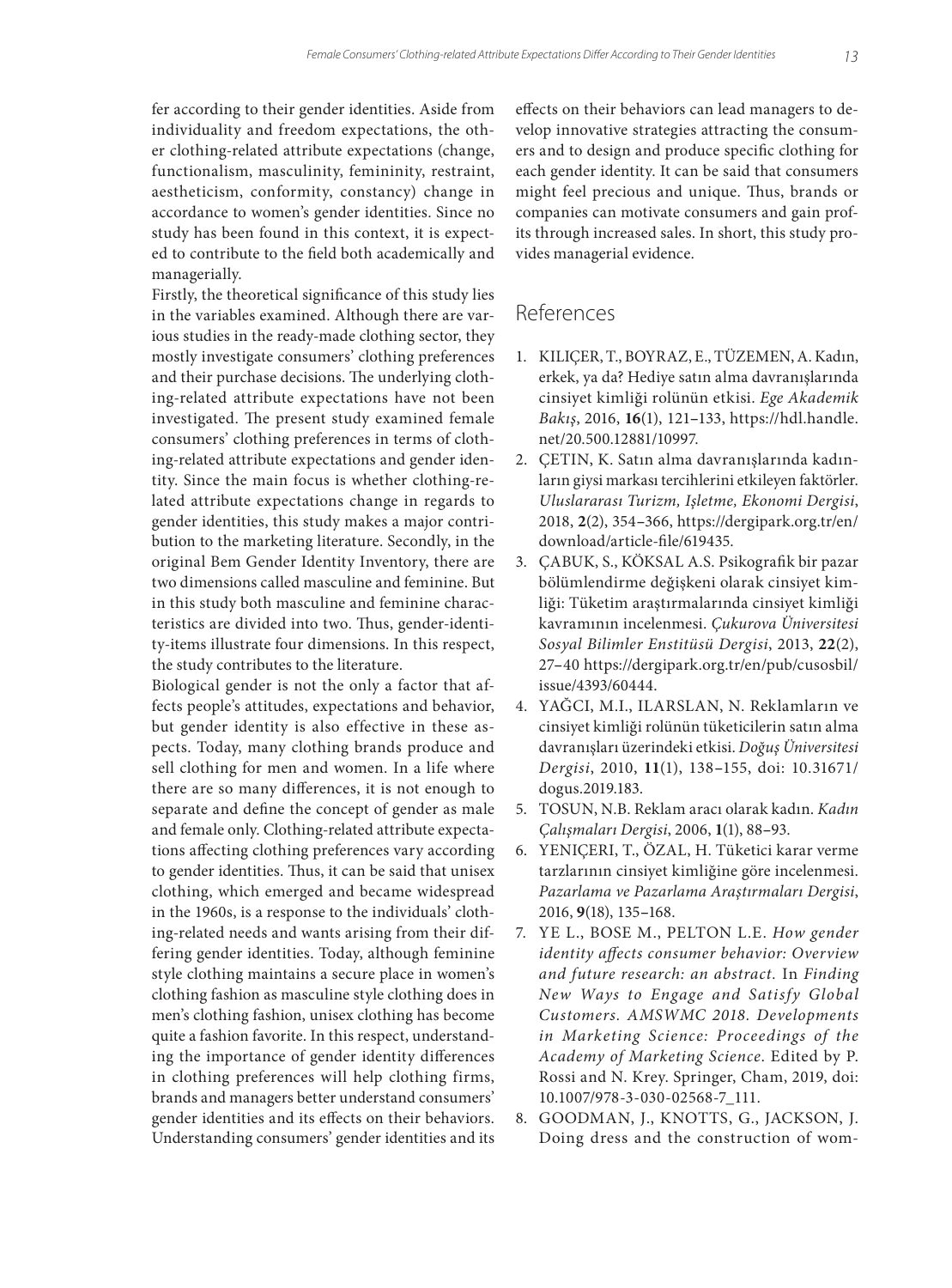en's gender identity. *Journal of Occupational Science* , 2007, **14**(2), 100 **–**10 7, doi : 10.1080/14427591.2007.9686590.

- 9. PRICE, M., SKOLNIK, A. Gender identity. In *The SAGE encyclopedia of psychology and gender*. Edited by Kevin L. Nadal. SAGE Publications, 2017, doi: 10.4135/9781483384269.
- 10. BEM, S. L. Gender schema theory: a cognitive account of sex typing. *Psychological Review*, 1981, **88**(4), 354**–**364, doi: 10.1037/0033-295X.88.4.354.
- 11. NEALE, L., ROBBIE, R., MARTIN, B. Gender identity and brand incongruence: when in doubt, pursue masculinity. *Journal of Strategic Marketing*, 2016, **24**(5), 347**–**359, doi: 10.1080/0965254X.2015.1011203.
- 12. PALAN, K. M. Gender identity in consumer behaviour research: a literature review and research agenda. *Academy of Marketing Science*, 2001, **2001**(10), 1**–**24.
- 13. BEM, S. L. The measurement of psychological androgyny. *Journal of Consulting and Clinical Psychology*, 1974, **42**(2), 155**–**162, doi: 10.1037/ h0036215.
- 14. LEINBACK, M. D., HORT, B. E., FAGOT, B. I. Bears are for boys: metaphorical associations in young children's gender stereotypes. *Cognitive Development*, 1997, **12**(1), 107**–**130, doi: 10.1016/ S0885-2014(97)90032-0.
- 15. LEINBACK, M. D., FAGOT, B. I. Categorical habituation to male and female faces: Gender schematic processing in infancy. *Infant Behaviour and Development*, 1993, **16**(3), 317**–**332, doi: 10.1016/0163-6383(93)80038-A.
- 16. EYSENCK, M. W. *Psychology: an international perspective.* Sussex : Psychology Press, 2004.
- 17. SPENCE, J. T. Gender-related traits and gender ideology: evidence for a multifactorial theory. *Journal of Personality and Social Psychology*, 1993, **64**(4), 624**–**635, doi: 10.1037/0022-3514.64.4.624.
- 18. PIRA, A., ELGÜN A. Toplumsal cinsiyeti inşa eden bir kurum olarak medya: reklamla aracılığıyla ataerkil ideolojinin yeniden üretilmesi. In *2nd International symposium communication in the millennium: a dialogue between Turkish and American scolars,* 2004, https://docplayer. biz.tr/4280402-Toplumsal-cinsiyeti-insaa-edenbir-kurum-olarak-medya-reklamlar-araciligiylaataerkil-ideolojinin-yeniden-uretilmesi.html.
- 19. MEYERS-LEVY, J. Influence of sex roles on judgement. *Journal of Consumer Research*, 1988, **14**(4), 522**–**530, doi: 10.1086/209133.
- 20. YE, L., ROBERTSON, T. M. A. Gender identity: does it matter for consumers' perceptions? *Journal of Business Diversity*, 2012, **12**(3), 81**–**92.
- 21. GÖRMÜŞ, A. Ş., AYDIN, S., ERGIN, G. Işletme bölümü öğrencilerinin iletişim becerilerinin cinsiyet rolleri bağlamında incelenmesi. *Sosyal Bilimler Dergisi*, 2013, **15**(1), 109**–**128, doi: 10.5578/JSS.6357.
- 22. YURTTAKALAN, D., GELIBOLU, L. Internetten satın alımlarda cinsiyet kimliğinin rolü: z kuşağı örneği. *KAÜIIBFD*, 2019, **10**(20), 858**–**880, doi: 10.36543/kauiibfd.2019.036.
- 23. KARLOOFF, N. I. *Clothing-related attitudes and the body image as perceive and expressed by business and professional women: dissertation.* Ohio State University, 1979.
- 24. MORRIS, D. *Man watching: a field guide to human behavior*. New York : Harry N. Abrams, 1977.
- 25. BROWN, H. D. *Principles of language learning and teaching*. White Plains, NY : Pearson Education, 2007.
- 26. ALIAKBARI, M., ABDOLLAHI, K. Does it matter what we wear? A socialinguistic study of clothing and human values. *International Journal of Linguistics*, 2013, **5**(2), 34**–**45, doi: 10.5296/ijl. v5i2.3051.
- 27. CRANE, D. *Fashion and its social agendas. Class, gender and identity in clothing*. Chicago : University of Chicago Press, 2000.
- 28. ENTWISTLE, J. *The fashioned body: fashion, dress and modern social theory.* Polity Press, 2000.
- 29. GUY, A., BANIM, M. Personal collections: Women's clothing use and identity. *Journal of Gender Studies*, 2000, **9**(3), 313**–**327, doi: 10.1080/713678000.
- 30. AIKEN, L. R. The relationships of dress to selected measures of personality in undergraduate women. *The Journal of Social Psychology*, 1963, **59**(1), 119**–**128, doi: 10.1080/00224545.1963.9919417.
- 31. KAYA, Ö. Moda ve giyinme yoluyla cinsiyetsiz moda. In *14. Uluslararası Türk Sanatı, Tarihi ve Folkloru Kongresi.* 2020, https://www.researchgate.net/publication/348013518\_MODA\_VE\_ GIYINME\_YOLUYLA\_CINSIYETSIZ\_MODA.
- 32. BEM, S. L. Theory and measurement of androgyny: a reply to the Pedhazur-Tetenbaum and Locksley-Colten critiques. *Journal of Personality and Social Psychology*, 1979, **37**(6), 1047–1054, doi:10.1037/0022-3514.37.6.1047.
- 33. DÖKMEN, Z. Y. Bem cinsiyet rolü envanteri kadınsılık ve erkeksilik ölçekleri Türkçe for-